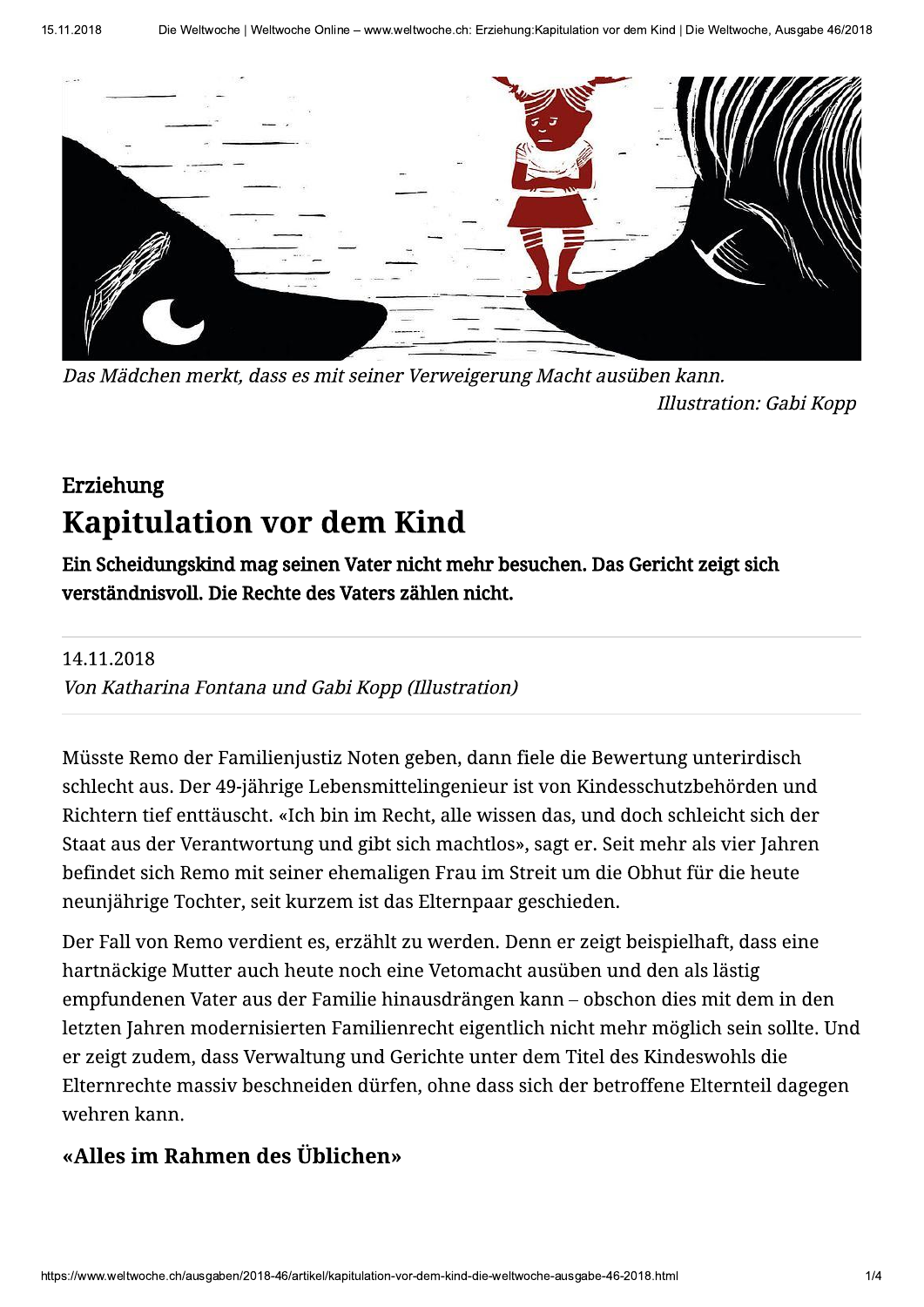Im Juli 2014 kam es bei Remo zur Trennung, nach fünfzehn Ehejahren. Den Grund kenne er bis heute nicht, «meiner Ex-Frau ist im Alltag wohl einfach die Liebe zu mir abhandengekommen».

Die Probleme fingen an, als das Paar ein Haus baute und die Tochter ins Erziehungsalter kam. Man sei sich nicht immer einig gewesen, wie man das Kind erziehen wolle, es habe gewisse Differenzen gegeben, «aber alles im Rahmen des Üblichen», erzählt der ehemalige Fünfkämpfer. Was die Gleichberechtigung angeht, waren Remo und seine Frau ein Vorzeigepaar. Beide arbeiteten je 70 Prozent, Hausarbeit und Kinderbetreuung wurden geteilt, man kann von einem intensiven Familienleben sprechen.

Mit der Trennung tat sich Remo sehr schwer, doch er habe sie im Laufe der Zeit akzeptiert. «Ich wollte aber auf jeden Fall Vater bleiben und mich auch im Alltag um mein Kind kümmern. Das war für mich die Bedingung für eine einvernehmliche Lösung.» Doch die Mutter habe sich von Beginn an quergelegt und darauf bestanden, dass er das Kind lediglich alle zwei Wochen am Wochenende sehe.

#### **Von der Mutter beeinflusst**

Im Sommer 2015 stellte die Luzerner Bezirksrichterin die kleine Tochter, die zu jener Zeit und auch bei einer späteren Anhörung sehr positiv vom Vater sprach, unter die alternierende Obhut der Eltern. Die Mutter wehrte sich jedoch erbittert dagegen, die Kinderbetreuung zu teilen und SIE ein, zwei Tage die Woche dem Vater abzutreten. Mit Erfolg: Anfang 2016 sprach das Kantonsgericht Luzern die Obhut ihr alleine zu, Remo hatte das Nachsehen.

Zwar anerkannte das Gericht, dass der Vater während des Zusammenlebens ein sehr gutes und enges Verhältnis zur Tochter gepflegt habe. Dass die Voraussetzungen für die geteilte Obhut grundsätzlich erfüllt seien, da beide Eltern in einem Teilzeitpensum arbeiteten und sich um das Kind kümmern könnten, wurde im Urteil ebenfalls explizit erwähnt.

Dennoch schlug sich das Kantonsgericht auf die Seite der Mutter. Die Eltern seien, was die Betreuungszeiten angehe, tief zerstritten. Letztlich scheitere die geteilte Obhut «allein am erbitterten Widerstand» der Mutter, heisst es im Entscheid. Deren massive Abwehr habe beim Kind zu einem tiefen Loyalitätskonflikt geführt, sein Wohl sei bei der geteilten Obhut deshalb nicht gewährleistet. Eine Aussage, die für Remo der blanke Hohn ist. «Das Gesetz sieht ausdrücklich vor, dass sich die geschiedenen Eltern die Obhut teilen können. Es darf doch nicht sein, dass ein Elternteil dies verhindern kann, indem er sich weigert und das Kind auf seine Seite zieht.»

Genau das scheint bei der Tochter geschehen zu sein. Aus den Unterlagen von Kindesschutzbehörde und Gericht geht mehrfach hervor, dass Anlass zur Vermutung bestehe, dass die Mutter die Tochter beeinflusse und sie durch ihr ablehnendes Verhalten gegen den Vater einnehme. «Meine Tochter ist heute ganz auf die Mutter ausgerichtet und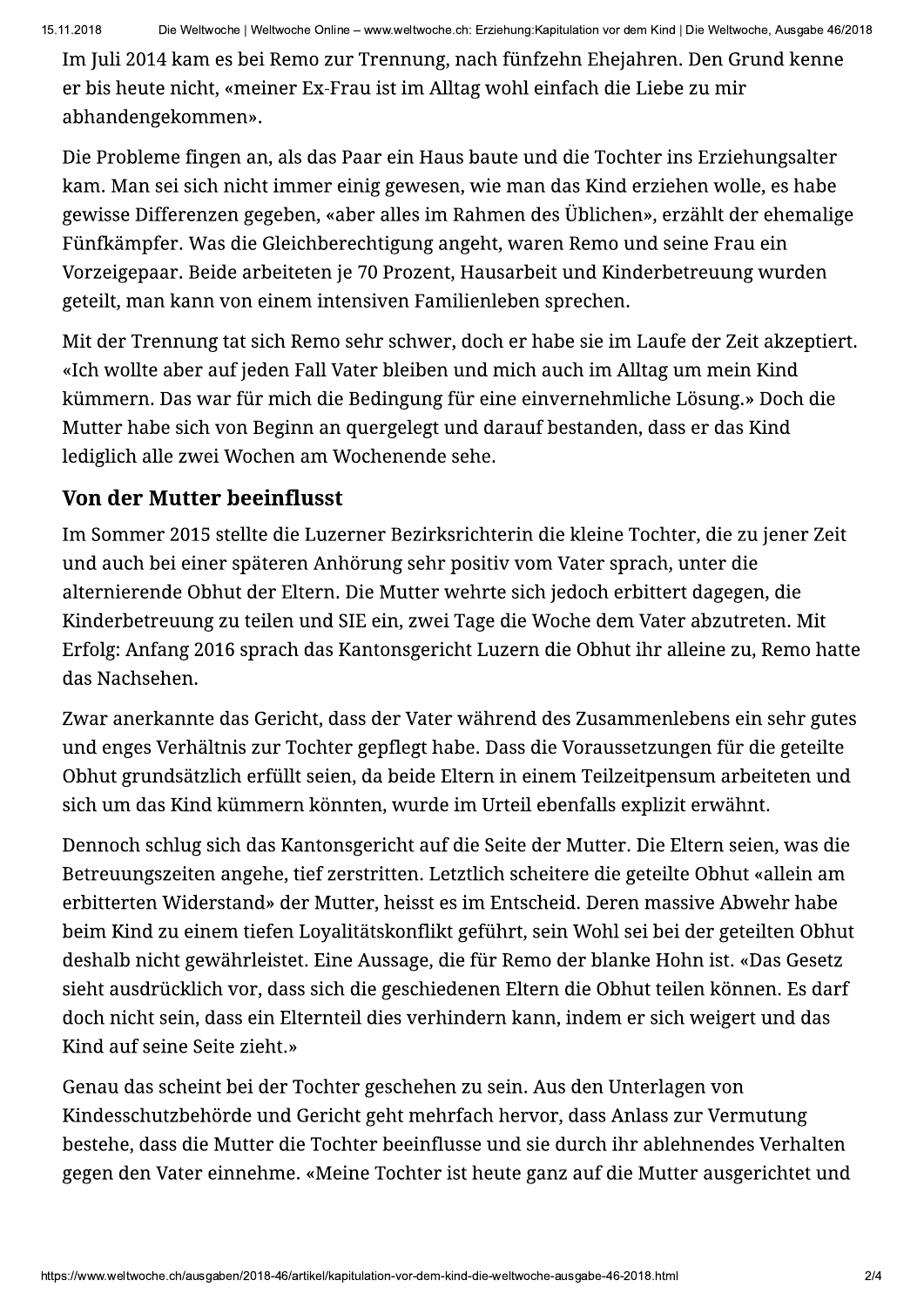15.11.2018

Die Weltwoche | Weltwoche Online - www.weltwoche.ch: Erziehung:Kapitulation vor dem Kind | Die Weltwoche, Ausgabe 46/2018

ahmt sie nach. An Anlässen wie Elternabenden oder so mag ich schon gar nicht mehr teilnehmen, da werde ich von beiden nicht einmal gegrüsst und stehe als unwillkommene Randfigur herum.»

Die Familie besucht seit geraumer Zeit eine vom Gericht angeordnete Therapie. «Der Psychiater und die Kindesschutzbehörde durchschauen genau, wie die Mutter die geteilte Obhut hintertreibt. Doch sie hoffen darauf, dass sie dann schon einmal einlenkt – oder dass ich mich in mein Schicksal ergebe. Niemand schreitet ein.»

### Rolle des Bösewichts

Remo brachte seinen Fall vor das Bundesgericht. In Lausanne konnte man nicht nachvollziehen, warum die geteilte Obhut nicht möglich sein solle, und wies den Fall an die Vorinstanz zurück. Im September 2018 sprach die Luzerner Justiz die Obhut aber erneut allein der Mutter zu. Die Tochter leistet jetzt auch selber deutlichen Widerstand, trotzt und weigert sich, Zeit mit dem Vater zu verbringen. Sie will nicht mehr bei ihm übernachten oder mit ihm in die Ferien fahren. Das Mädchen merke, dass es mit seiner Verweigerung Macht ausüben könne, heisst es im Luzerner Urteil, aufgrund seiner Ängste und Spannungen komme die alternierende Obhut nicht in Frage. Remo sieht seine Tochter derzeit bestenfalls jedes zweite Wochenende und nur tagsüber. Erst ab 2021 soll laut Gericht wieder versucht werden, dem Vater eine Woche Ferien mit der Tochter zu ermöglichen.

Remo will die Sache nicht nochmals vor das Bundesgericht bringen. Nicht, weil er sich keine Chancen ausrechnen würde. Doch er sehe keinen Sinn mehr darin, es sei zu spät. Das Kind werde immer älter, es werde jetzt ohnehin selber entscheiden können, ob es den Vater besuchen wolle oder nicht. Auch tue es ihm inzwischen selber weh, wenn die Tochter bei ihm sei. «Das sind zwar schöne Momente, gleichzeitig merke ich aber, wie viel ich von ihrem Leben verpasse. Und wie viel sie schon von unserem früheren gemeinsamen Leben vergessen hat. Das ist enorm deprimierend.»

Es sei ihm ein Anliegen, seinen Fall öffentlich zu machen, erzählt der Scheidungsvater. Er habe sich nichts vorzuwerfen. Vielleicht könne er anderen Männern zeigen, wie sie sich verhalten sollten. Denn er selber würde heute einiges anders machen. «Wenn meine Tochter bei mir war, habe ich sie immer zur vereinbarten Zeit zurückgebracht, auch wenn sie bei mir bleiben wollte.» Doch solches Wohlverhalten zahle sich nicht aus. «Ich würde jedem Vater in einer ähnlichen Situation raten, mit gleichen Mitteln vorzugehen und das Kind bei sich zu behalten, wenn es nicht zur Mutter zurückwill. Das Kind merkt dann: «Mami reisst mich vom Papi weg.» Vielleicht verhindere dies, dass der Vater fast zwangsläufig – selbst wenn er sich korrekt verhalte – in die Rolle des Bösewichts gerate.

# Wichtig ist, was das Kind will

Das Argument des Gerichts, dass die geteilte Obhut aus Rücksicht auf das Kindeswohl nicht in Frage komme, hält Remo für wenig überzeugend. «Als die Tochter zu Beginn weinte, wenn sie nicht länger bei mir sein durfte, hatte die Kindesschutzbehörde kein Problem mit